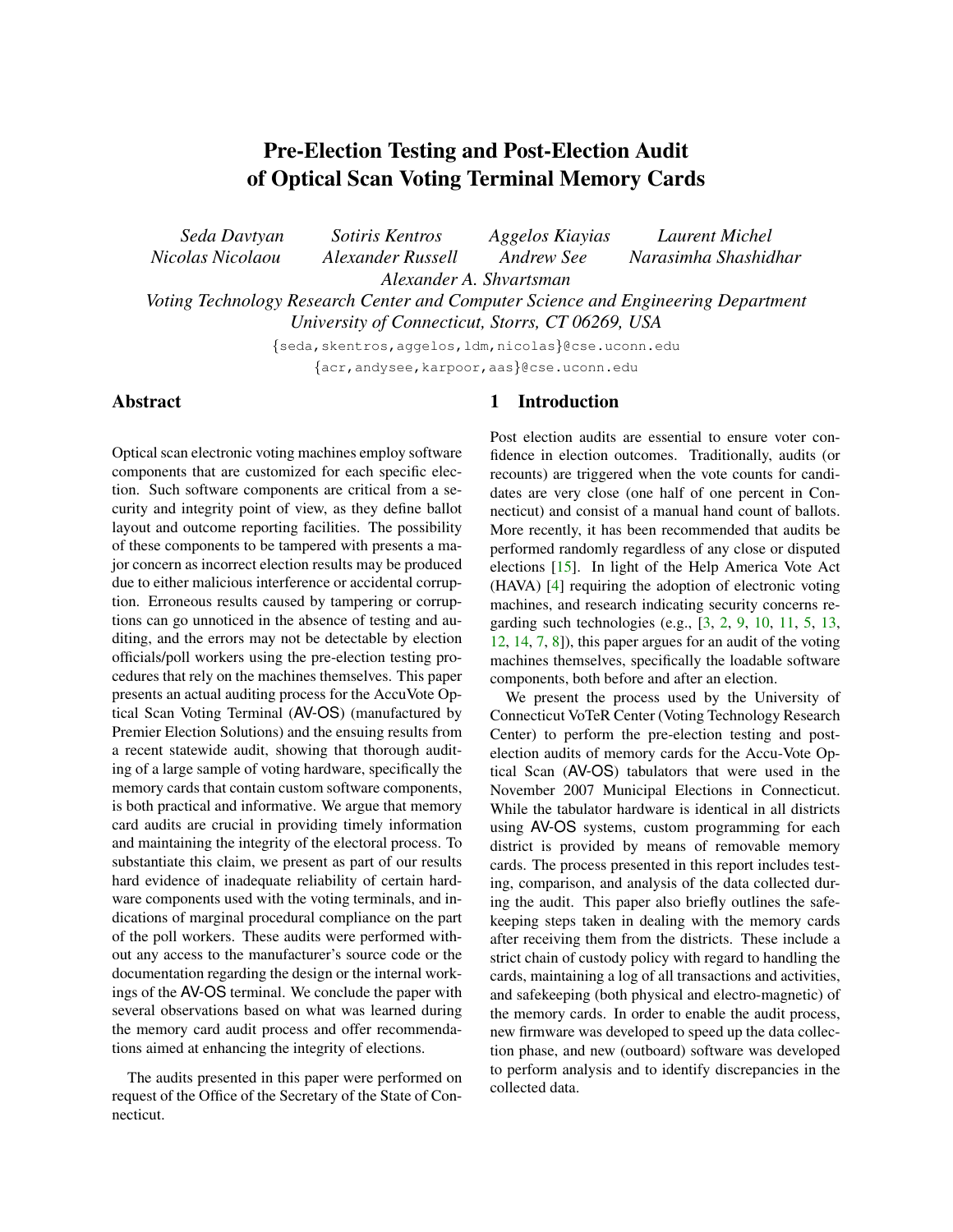It is important to note that speed is essential for both pre- and post-election audits. Ballots may change up to just a few days before the election, leaving little time to audit the memory cards and address any discovered problems. For post election auditing, speed is also essential as lengthy disputes can directly interfere with governmental continuity.

The paper concludes with several observations based on what was learned during the memory card audit process and offers recommendations aimed at enhancing the integrity of elections. We believe that memory card audits are crucial in providing timely information and maintaining the integrity of the electoral process.

The entire audit, tool development, and re-engineering was conducted by the VoTeR Center without any access to internal vendor documentation for the AV-OS systems, source code, or assistance of any kind.

### 1.1 Goals of the Memory Card Audit

The VoTeR Center was asked by the Connecticut Secretary of the State (CT SOTS) Office to prepare for and implement memory card audits for the municipal election. We performed both pre-election and post-election audits of memory cards. The primary goal of the pre-election audit was to perform an integrity check of the contents of the memory cards which were to be used in the elections. The goal of the post-election audit was to ensure that the memory cards were in the proper state ("Election Closed" with results printed) in addition to the integrity check (same as used for the pre-election audit) to verify that the memory card programming corresponds to the intended pre-election programming.

The memory cards contain the election data, ballot layout, and bytecode (for custom reporting) for the elections. They also store the tally of ballots cast. In this sense, the memory cards are the electronic analogue of a physical ballot box. In this work, we focus on auditing the AV-OS terminal and therefore make the assumption that all state information is kept on the memory cards. For other machines which contain internal storage there would obviously be a larger class of potential problems and attacks that would require additional steps to audit.

Vendor-supplied election management systems, in our case the system called GEMS, are used to produce custom election software and data for the memory cards. For the State of Connecticut, LHS Associates of Methuen, MA were responsible for programming the memory cards. The data, layout and bytecode are contained in the GEMS database and are loaded onto the memory card using an AV-OS terminal connected to a conventional PC running GEMS. A copy of the GEMS database used to program the cards was provided by LHS Associates prior to the election. Each district received four identical memory cards containing the election information. After testing the cards, each district was directed by the Secretary of the State's Office to randomly select and ship one of the cards to VoTeR Center for the audit procedure.

The audit of a card involves the extraction of the card's image and its comparison against a reference image that the VoTeR Center produced independently from the GEMS database, using GEMS itself and its own auditing tools. Any discrepancy or deviation is logged and analyzed. Specifically, the comparison focuses on deviations in the ballot data and layout, bytecode, the state of the counters, and to some extent the audit logs present on the card. The audit process is automated to the greatest extent feasible. The remainder of the paper describes each of these steps in detail.

#### <span id="page-1-0"></span>2 The AV-OS Election System

The overall election system that is the subject of this report consists of two major components [\[6\]](#page-11-12): the AccuVote Optical Scan voting terminal (AV-OS) and Global Election Management System (GEMS).

The AV-OS terminal is a computing device responsible for accepting ballots and recording the results of the election. The functionality of the terminal is determined by its firmware which is loaded on an Erasable Programmable Read Only Memory (EPROM). The terminals currently in use in the State of Connecticut contain the firmware version 1.96.6. The major hardware components include an optical scanner, paper-tape dotmatrix printer, LCD display, serial communication port, and built-in modem. Finally, the AV-OS supports a removable 40 pin EPSON memory card that maintains the information regarding the candidates, the results of the elections, and executable code used for reporting. Extensive analysis and discussion of the contents of the memory card appear below.

GEMS is the ballot design and central tabulation system. It is installed and operated from a conventional PC. GEMS consists of several databases that include the data, ballot layout, and bytecode corresponding to the precincts participating in the election. This data is transferred via the serial communication port to (and from) the memory card kept in the AV-OS terminal. (We note that in Connecticut, central tabulation feature of GEMS is not used.)

### 2.1 AV-OS Software Components

The behavior of each AV-OS terminal is determined by two software components: (i) the firmware and (ii) the memory card's contents.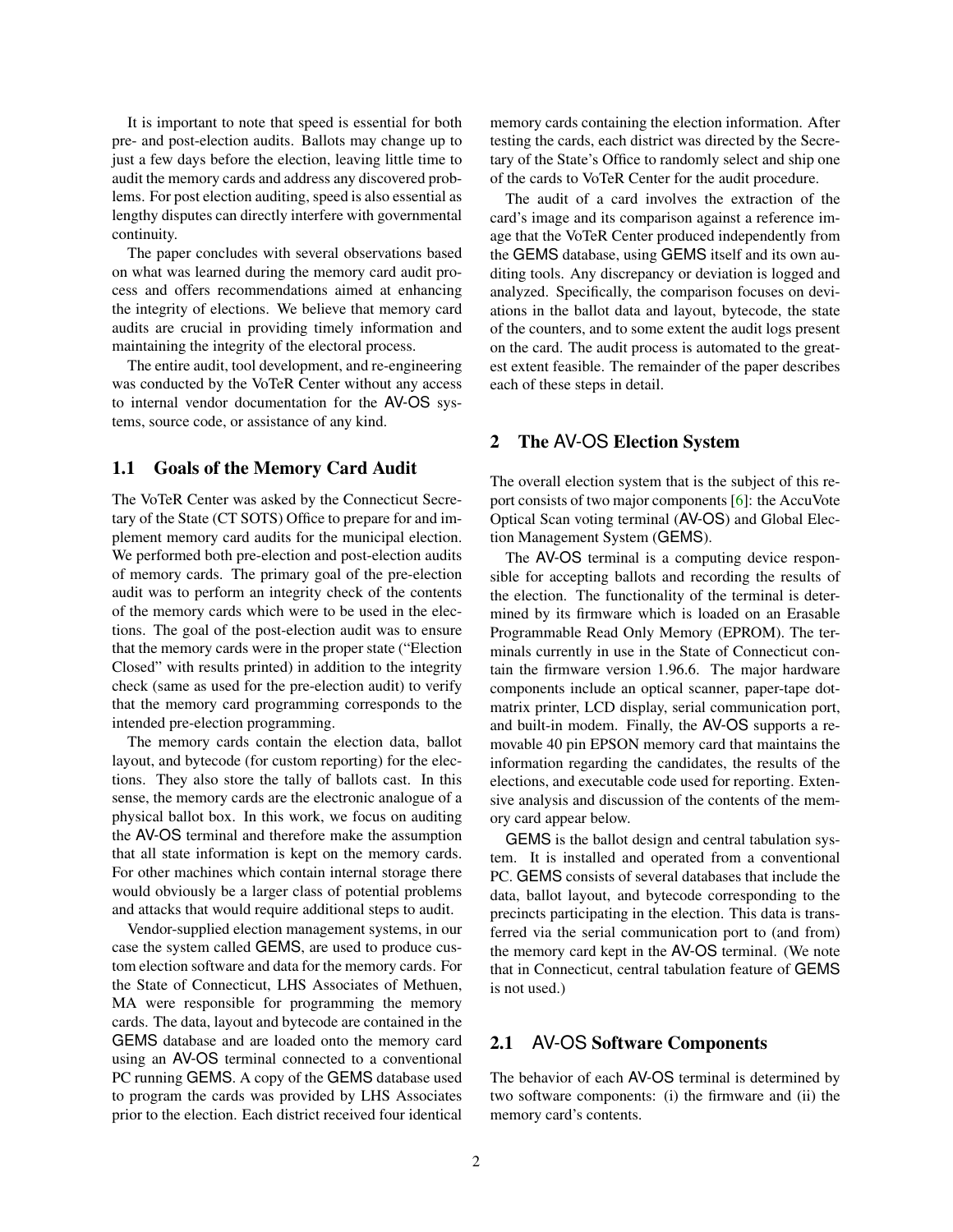#### 2.1.1 Firmware

The main software component of the AV-OS is the *firmware*, that is, executable code kept in an EPROM chip (M27C1001) and responsible for all the functions provided by the machine. The EPROM is electronically programmable and UV (ultra-violet) light erasable. To obtain and process the binary representation of the code of the firmware, we used the following tools:

- *EPROM reader/burner*: Batronix Bagero BX40
- *EPROM Eraser*: BK Precision 850 EPROM eraser
- *Programmable and UV light erasable EPROMS*: M27C1001, TMS27C010A
- *Hex Editor*: Batronix Prog-Express v.1.2.5
- *Disassembler*: IDA Pro freeware v.4.3

The EPROM reader was used to read the original firmware from the machine's EPROM and save it on the PC as a binary (hex code) file. This code was processed using a hex editor to gain some understanding of the firmware. The binary image of the firmware was examined as a friendlier human-readable representation with the IDA Pro tool based on the assumption that the code was meant for a 80[1](#page-2-0)86 processor<sup>1</sup>. Note that no decompilation of the code was attempted or performed. All new code needed to perform the audits was developed directly on the firmware image with the help of a simple hexadecimal editor. Deploying the needed audit firmware boiled down to burning a new image onto a programmable  $EPROM<sup>2</sup>$  $EPROM<sup>2</sup>$  $EPROM<sup>2</sup>$  and installing the new  $EPROM$ into the AV-OS.

#### 2.1.2 Memory Card

The memory card inserted and kept in each of the AV-OS terminals is a 40-pin 128KB Epson card. It is installed into the 40-pin card slot (J40 connector) of the AV-OS. It is worth mentioning that Epson discontinued the production of this memory card, and reader/writers for this memory card are not readily available.

The data on the card includes status information, an audit log, ballot description, and counters, described in more detail below. Note that the analysis is performed without any technical documentation from the vendor and in the absence of the firmware source code. Therefore the validity of our findings is based on the systematic analysis of the firmware binary code and by "eavesdropping" on the communication between GEMS and AV-OS. Our analysis revealed the formatting depicted in Figure [1.](#page-3-0) Here we summarize briefly the data found in each part of the memory card.

Header: The header of the card contains useful information about the organization of the contents of the card and main description of the election. The headers are all of a fixed length, totaling 576 bytes. This segment includes:

- AV-OS version.
- Election Status, indicating the current state of the card (e.g., blank,, set for election, closed election).
- PIN number encoding.
- General Counters, including the total ballots cast and total elections run.
- Pointers to data segments on the memory card.
- District information.

Log: This segment of the memory card is a fixed-size "circular" buffer in which the firmware logs certain actions and the time they were performed. It can hold at most 512 entries—any log additions beyond this limit overwrite entries in an earliest-first fashion.

Election Data: The content of the election data segment has a variable length and can be classified into three subsections:

- 1. Ballot Data: This section contains information about the ballot layout used in the current district for the current election.
- 2. Race Data: This section contains information about the offices available in a race for the district in the current election. Key parts of this data include: Office ID, Name of the office, and Number of candidates for the office.
- 3. Candidate Data: This section of the memory card maintains information about the candidates. For each candidate it includes: Office ID the candidate belongs to, Candidate ID, Candidate Name, Location of the candidate on the ballot sheet.

Bytecode: This section of the card contains the bytecode.

The AccuBasic (AB) bytecode present in the programmed memory cards is responsible for the reporting

<span id="page-2-0"></span><sup>&</sup>lt;sup>1</sup>The actual processor in the AV-OS (part number NEC D70320L-8) emulates an Intel 80186 processor.

<span id="page-2-1"></span><sup>2</sup>Both EPROM versions mentioned above are compatible with the AV-OS.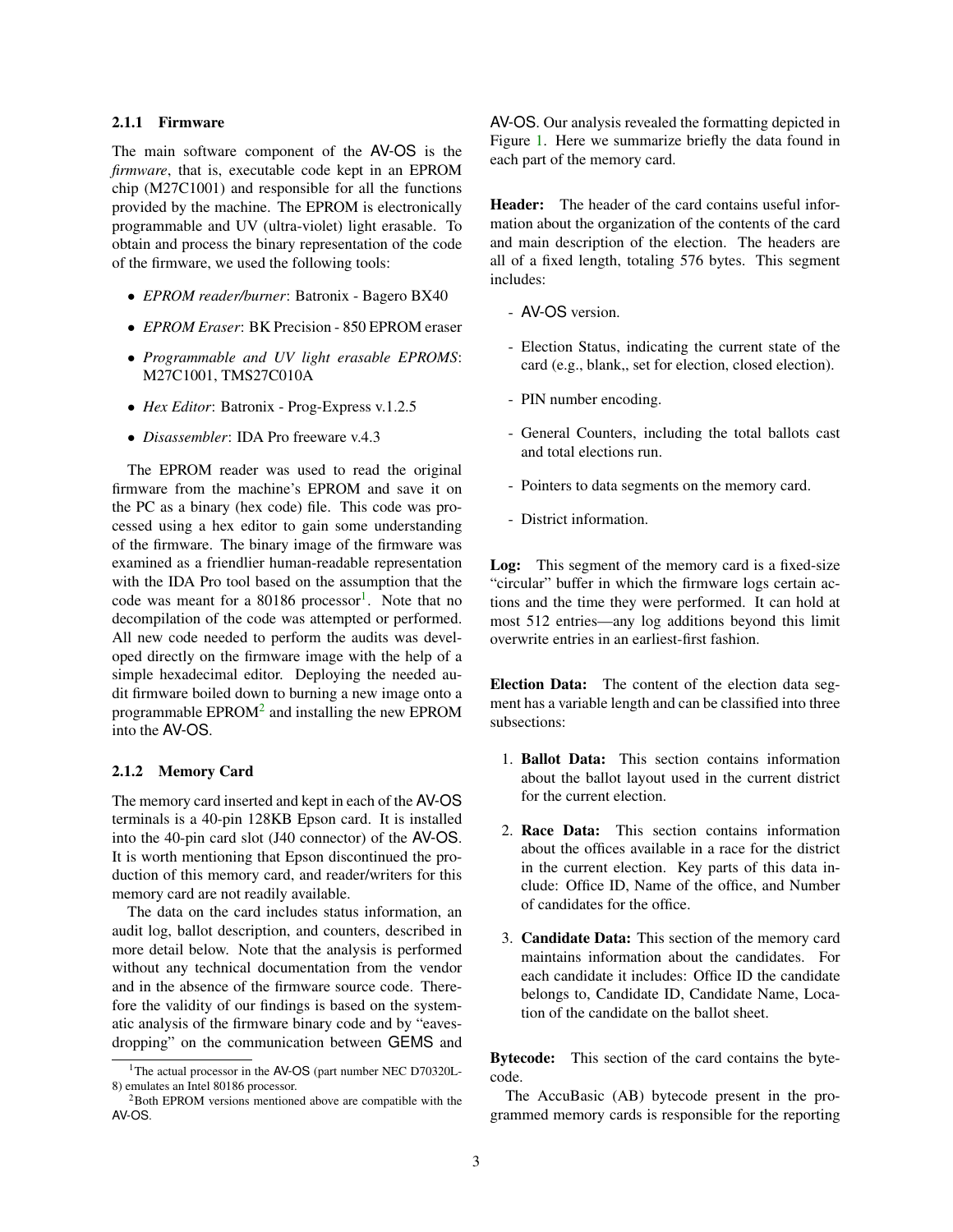

<span id="page-3-0"></span>Figure 1: Format of the Memory Card.

procedures associated with an election. The code is written in a proprietary symbolic language; though the language explicitly lacks the ability to write to the memory card, it supports traditional control-flow, arithmetic, read-write *local* variables and procedure calls. AccuBasic programs are compiled to produce bytecode (externally) stored in .abo files. The bytecode provided by LHS Associates for this election was manually analyzed to verify that no extraneous (or malicious) functionality was present. This analysis was performed in part with the help of experiments conducted using the AccuBasic compilers (1.94 and 1.95) publicly available at [\[1\]](#page-11-13).

Election Counters: The election counters are located below the bytecode on the memory card as illustrated in the schematic. Here all the election results and statistics are stored. This section can be divided into two broad subsections:

- 1. Race Counters: Statistics and counters for each office are kept in this section of the card.
- 2. Candidate Counters: This section contains the counters for each individual candidate.

### 3 Auditing Process

The auditing process consists of two phases: (i) analysis of the AV-OS firmware and bytecode, and (ii) analysis of data collected from memory cards.

In the static analysis phase we describe how to obtain a true image of the contents of the memory cards used in AV-OS terminals. A major obstacle is the absence of readily available card readers in the market, due to the discontinuation of such memory cards. We developed new firmware for the AV-OS terminal in order to use the terminal as a card reader. Having done so, we used one of the AV-OS terminals, equipped with our new firmware, as a card reader/writer and captured the contents of the card with the help of data collection software running on a connected PC. This software was designed to communicate with the modified firmware and save the contents of the cards on the PC for further testing. Below we provide a high level description of the new custom firmware and the data collection software.

Once the data collection tools are described, we go on to describe the testing phase and, in particular, the exact data collected for card evaluation. The data is classified into three categories: (a) Baseline data, (b) Pre-Election Data, (c) Post-Election Data. We discuss below the role and the selection process for each category. Overall the testing phase aims to collect adequate data to ensure the integrity of the memory cards used in the elections and the discovery of any data inconsistencies.

### 3.1 Static Analysis

The static analysis phase consists of three parts: analysis and customization of the AV-OS firmware, developing a data collection and comparison tool, and analyzing the bytecode that is used in all districts.

#### 3.1.1 Custom Firmware

The AV-OS terminal can be used to obtain the contents of the memory card installed in its 40-pin card slot. This is done by using the diagnostic mode of the terminal under the option *Dump Contents of Memory Card*. Although this "dump" procedure is provided by the stock firmware installed on the AV-OS, there are several major issues in using the built-in dumping procedure of the AV-OS firmware:

- 1. Relying on the AV-OS dumping procedure is questionable, since there is no way to tell whether AV-OS faithfully dumps the contents of the card.
- 2. Since the dumping procedure is a part of the original firmware of the AV-OS over which we have no control, the use of this procedure may be registered and logged on to the audit logs of the memory card. This would result in an undesirable modification of the audited card.
- 3. The dump procedure of the AV-OS firmware selectively filters out some characters (specifically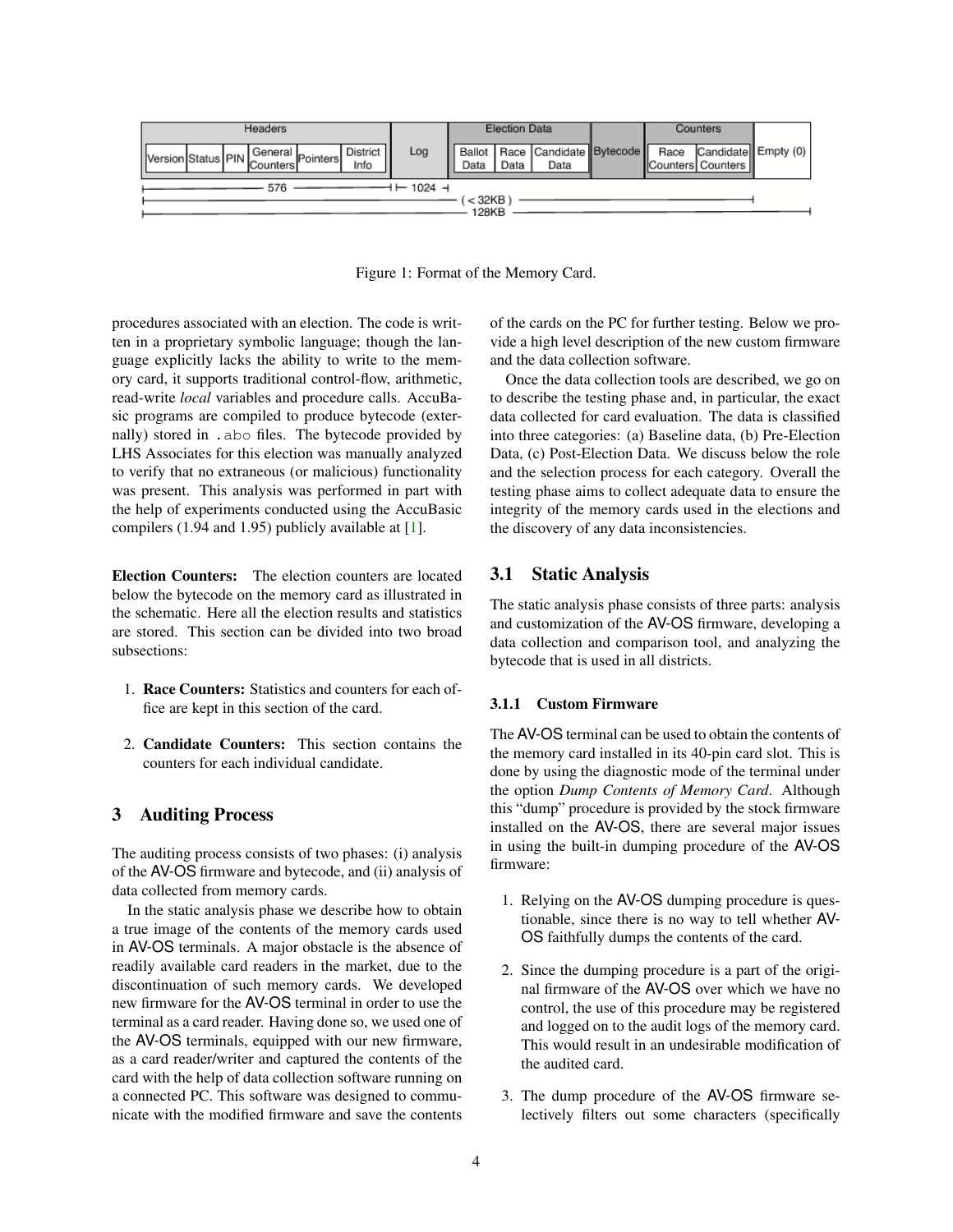hexadecimal 11 hex and 13 hex) from the contents of the card and they are not reliably reproduced/extracted from the card. (There is no apparent reason for this behavior except perhaps historical uses of these hex values as flow control characters.)

4. The dumping of the card using the procedure takes a relatively long time, and is prohibitively inefficient for an auditing process involving hundreds or even thousands of cards).

The above issues motivate the need for analyzing the firmware and developing new firmware to eliminate the drawbacks.

Thus our objective here was to transform the AV-OS voting terminal into a simple card reader that would reliably deliver the data from the card so it could be read from the serial port with no side-effects. We emphasize here that this paper contains only the high-level overview of these steps and omits the technical details.

Custom Firmware Development: As mentioned in Section [2](#page-1-0) the AV-OS terminal's processor is based on an Intel 80186, 16 bit architecture. As a consequence, the firmware stored in the 128K 32 pin EPROM consists of two segments, with the first segment at the beginning of the EPROM's memory space. "Far" calls, which reveal the starting address of the second segment, are employed to facilitate the interaction between the two segments. The firmware contains hardware initialization (boot code) and the AV-OS program. In our work we used the original hardware initialization code. To confirm that this code does not alter memory card contents, we performed multiple experiments using cards with known content. The fact that no content alteration was observed, and that the initialization of the terminal does not required the card to be inserted provided evidence that we could safely use the initialization in our auditing procedure.

Our goal was the following: (i) identify the components and the procedures responsible for dumping the contents of the memory card and, (ii) develop new procedures to suit our needs and to produce new firmware to be used in the audit. To hasten the data extraction process we implemented a very simple form of data compression based on *run-length encoding (RLE)* and used it to transfer the contents of the memory card through the serial line. In this way, our new firmware code transforms the AV-OS terminal into a true card reader that simply delivers the data from the memory card to the serial port without any of the undesirable side-effects seen with the original firmware.

Four main points were taken into account during the production of new firmware:

- 1. Memory Card Access
- 2. Serial Port Access
- 3. Delivery of the Memory Card data
- 4. Avoid any logging on the memory cards

Again, the findings reported here were obtained by close examination and analysis the firmware's binary file and without any assistance or technical documentation from the vendor.

*Memory Card Access:* The first challenge is to directly access the data stored in the memory card. For that purpose we identified the memory addresses of different segments on the memory card. With experimentation and tests we verified our ability to read and write from predefined locations of the card. As a result the exact value of each particular byte kept on the card could be obtained.

*Serial Port Access:* The second objective was to extract the bytes obtained from the card and faithfully place them in the appropriate location so that it could be read on the serial port. We determined that the original firmware was indeed inadequate in performing the audit. We analyzed the code responsible for dumping in the original firmware and (with the help of  $[16]$ ) identified the procedure responsible for transmitting bytes to the serial port. Our analysis of the code revealed that byte values 11 hex and 13 hex were indeed treated differently and not sent correctly over the wire. Our new firmware transmits the data faithfully, without any filtering. The firmware was tested on the transmission of known contents of the memory card to confirm and verify that no additional bytes were transmitted and that the functionality was as required.

*Delivery of the Memory Card data:* To dump the entire card, it is sufficient to write a simple routine that transfers all the bytes of the card to the serial port, one at a time. A dedicated program waits on the other side of the wire and collects the data sent. That program saves the received bytes in a file that is used later for evaluation and audit analysis.

*Avoid logging on the memory cards:* The final task was to ensure that no logging information is added to the memory card during the dumping process – such changes would be unacceptable in a pre-election audit setting. Since our firmware implements the dumping process and controls the execution from the beginning of the boot, we can guarantee that no logging occurs. Thorough testing verified that the unmodified initialization code in the firmware also does not alter the log nor any other portion of the memory card. Thus the entire procedure gets an image of the card and does not alter the card.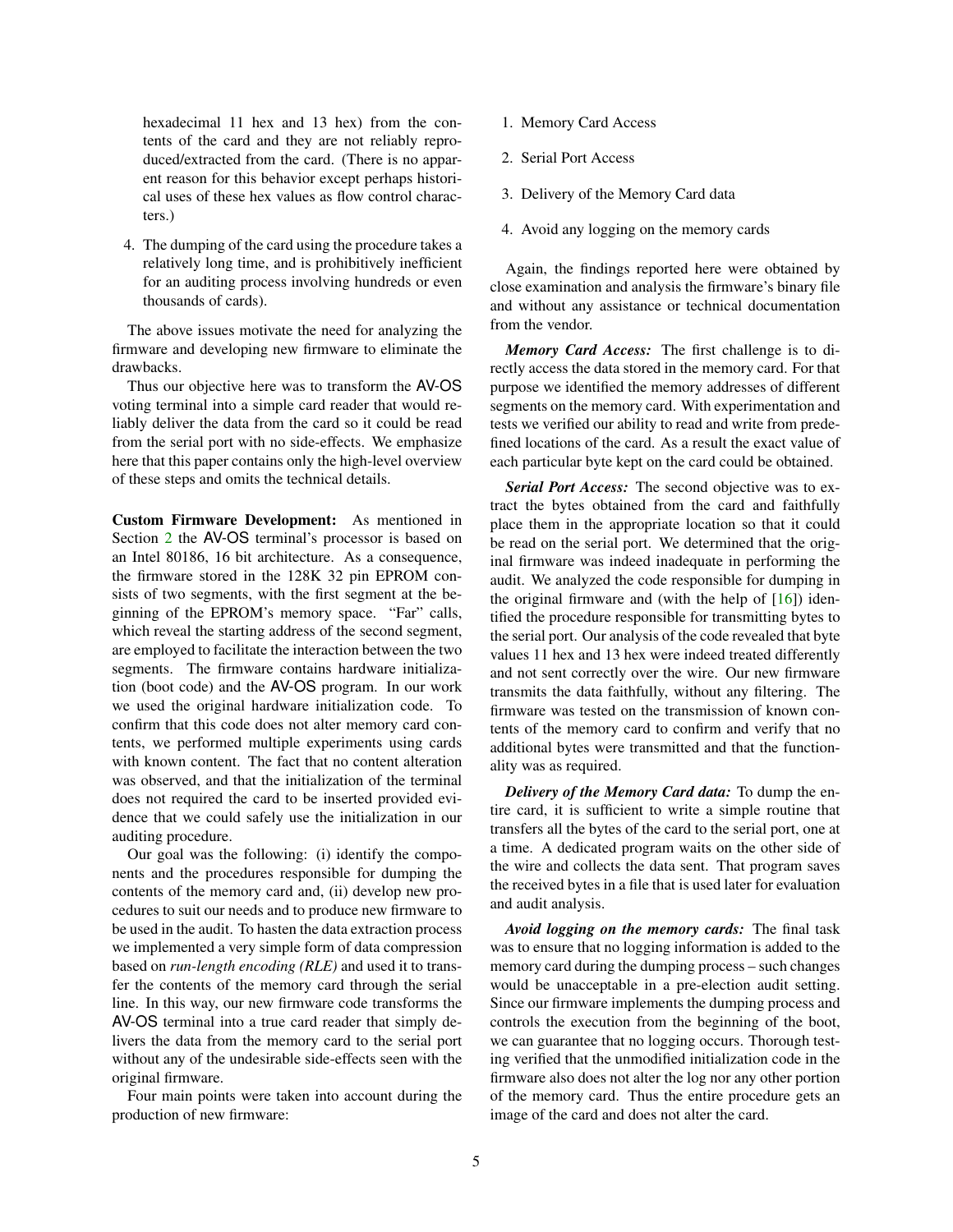Speeding up memory Card Dumping: Because of the low transmission rate of the serial port (9600bps  $\approx$ 1KB/s) of AV-OS, dumping the contents of the 128KB memory card takes a significant amount of time (  $>$ 2 *min*). Inspecting a large number of cards (hundreds or even thousands) would require substantial time. To solve this problem and to optimize the dumping procedure, we implemented Run Length encoding to compress the bytestream sent over the wire, and decompress it on the receiving end. This simple improvement reduces the dump time to 20*sec*. (Simple run-length encoding works well here because several large parts of the memory card are populated with sequences of identical values.)

#### 3.1.2 Data Collection Tool

The data collection/comparison tool serves two purposes:

- 1. Collecting the memory card dump sent using run length encoding.
- 2. Auditing the collected data by comparing baseline and audit data and analyzing the differences.

The challenge in auditing the memory cards is in managing the large number of data files and automating the tasks. The tool we developed includes a graphical user interface (GUI) to simplify the process. The tool maintains the list of towns and districts, keeping track of the data collected for both baseline and audit cards. It also records data sent from the AV-OS with a single button click, and compares all collected data, reporting any discrepancy. The comparison is done on the basis of our analysis of the memory card layout. The comparison identifies any differences, ignoring those that are not significant (such as timestamps, log entries, and sequence numbers). The tool also generates a table listing all districts with the various memory card states, discussed in Section [3.2.2](#page-6-0) below. This allows quick assessment after data collection to identify potential problems.

#### 3.1.3 Bytecode Analysis

The Accu-Basic bytecode that is loaded into each programmed memory card manually analyzed to ensure the absence of undesirable behaviors. The analysis determined that the bytecode performs the expected reporting functions. The bytecode analysis was performed with the assumptions based on the reviews done by the source code review team as part of a "Top-to-Bottom" review of electronic voting systems certified for use in the State of California [\[17\]](#page-12-2) and the security analysis of the Diebold Accu-Basic interpreter [\[18\]](#page-12-3). Although these reports bring to light multiple vulnerabilities in the Accu-Basic interpreter, it was not claimed that it interprets the bytecode incorrectly. Recall that it is not possible to overwrite the contents of the card with the Accu-Basic bytecode, as was pointed out in our earlier report [\[6\]](#page-11-12).

### 3.2 Testing Methodology

Having the methodology to extract the data from the memory cards, our next task is to test for potential data inconsistencies and integrity problems of the memory cards used in the elections. To perform this task we need to collect three types of data: (a) Baseline data, (b) Pre-Election Data, and (c) Post-Election Data.

Baseline Data: Before the elections the VoTeR Center used an unmodified AV-OS, GEMS and database that LHS Associates used to program the memory cards for the elections. Using these resources we programmed our own memory cards. After programming those cards we collected and saved their data using our data collection methodology. This gives us the *baseline data*.

Pre-Election Data: Prior to the elections the precincts were instructed to send a randomly selected subset of their memory cards for testing. We collected images for each of these memory cards using our own tools. This forms the *pre-election data*.

Post-Election Data: Similar to the pre-election data, some of the precincts were instructed to send us a subset of their cards after the completion of the elections. We refer to the data collected from those cards as *postelection data*.

#### 3.2.1 Testing Procedure

A focal point of the audit was the validity of the data collected and the integrity and reliability of the memory cards as a storage medium. The latter can be tested partially during the data collection as our data collection tool identifies cards containing "junk" (i.e., an apparently arbitrary sequence of data values) or no programmed data. Validity of card data is checked automatically with the data collection tool. Below we present the steps taken for testing the pre- and post- election cards. This section only presents the methodology used for testing. The results and detailed description of the testing appears in Section [4.](#page-7-0)

Pre-Election Audit: The goal of the pre-election audit is to identify invalid or maliciously altered memory cards before the execution of the elections and additionally check that the towns followed the correct testing procedures.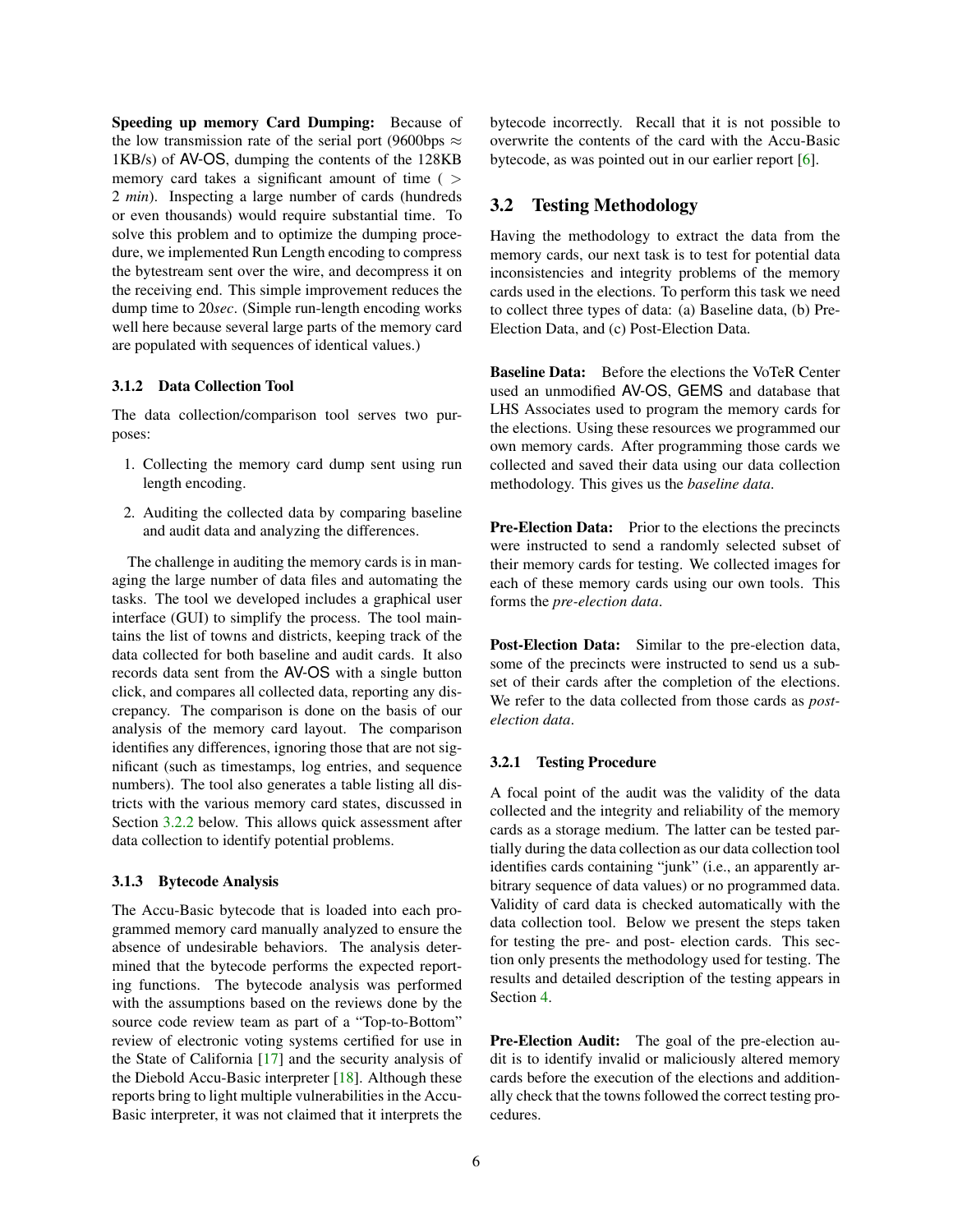The first concern was to collect a sufficient amount of memory cards in order to create a representative sample for our findings. Each polling center received four programmed memory cards from LHS Associates. There are two AV-OS voting terminals in each polling center. Consequently, two out of the four cards from each precinct were the "primary" cards, i.e., the cards that would be used in the election, and the remaining two cards were the "backup" or "secondary" cards. According to the instructions set up by the Office of Secretary of the State, after receiving four programmed memory cards, poll workers of each district are supposed to put any two out of four cards in the available machines and run a test election on each of them. Once tested the cards should be placed in "election mode" and removed from the AV-OS machine. Putting the cards in "election mode" resets the counters to zero. Then, the remaining two cards should be tested and placed in "election mode". The AV-OS machine should now be sealed and stored in a secure location. Immediately after the testing is complete, they are required to *randomly* select one memory card per district and send this card to the University of Connecticut VoTeR Center for pre-election audit testing. This card should be chosen from the memory card(s) that are not already sealed in an optical scan voting machine. The procedure for random selection of the memory card(s) described above applies only to precinct based tabulators and does not include central counting absentee ballot tabulators. Given the above procedures, each memory card received for pre-election auditing should be in "election mode" with counters set to zero and should have evidence of a pre-election test.

After collecting the necessary cards from the districts we tested the validity of the cards by performing a semantic comparison between the pre-election and the baseline data. The potential problems we are testing for include incorrect ballot data or bytecode, non-zero counters, and incorrect states. Such problems could arise from either malicous attacks, accidents, or failure to follow procedures. By comparing all data on the audited card with baseline data we can detect any such discrepancies.

Post-Election Audit: The post-election audit employs a similar procedure as the pre-election audit to establish the validity of the cards. The main goal however of the post-election audit is to check the validity of the cards after the elections are closed. As a result in this testing phase we get to test memory cards that were used on the election day. Again to test the validity of a card, we compare the post-election data of a district with the corresponding baseline data for that district. Reports regarding the status of each post election card, and information about the counters in the card were extracted from the comparison tool and examined. The integrity and the reliability of the hardware of the memory cards was tested in this phase as well. Detailed results appear in the next section.

#### <span id="page-6-0"></span>3.2.2 States of the Memory Card

There are four aspects of interest with respect to the format of a memory card and the state it can be in when audited: *(a) Card Format*, *(b) Card Status*, *(c) Counter Status*, and *(d) Election Count*.

- (a) Card Format: Most of the pre and post-election cards we received, were either properly formatted and contained good data or contained "junk" data. Cards with "junk" data cannot be read and recognized by the AV-OS. Such cards are readily detected through pre-election testing by poll workers and cannot be used for an election. We also observed some cards that although properly formatted, useable and with good data, also contained a few "specks", that is a few isolated bytes with unexpected values. These occurred in an area beyond the area that is used for election data, typically filled with zeros. (It is possible that these are errors that occurred during transmission.) The "specks" are not detected by AV-OS, and it appears that they do not interfere with normal AV-OS operation. To sum up the card format can be one of the following three: *Good Data, Clean Card; Good Data, Some Specks* and *Junk Data*.
- (b) Card Status: This refers to the current state of the memory card indicated by a status flag in the header data. We identified the following states of the memory card: *Not Programmed (Blank); Not Set for Election, Set for Election, Results Print Aborted, Election Closed, Results Sent/Uploaded; Audit Report Pinted*.
- (c) Counter Status: The Counter Status can be one of the following: *Zero Counters, Non Zero Counters, Non Zero and Set for Election*. Depending on the audit phase (pre-election or post-election) we can consider a counter status being good/bad depending on the situation. Pre-election cards are expected to have zero counters. If a card has non-zero counters, but is not set for election, the counters will be zeroed when the card is set for election. Post-election cards, used in an election are expected to have nonzero counters and a status of closed.
- (d) Election Count: The Election Count is a numeric value which equals to 1 at the beginning, meaning that the card was never reset. This is only examined in pre-election cards and refers to the observed values of the election counter. Higher values indicate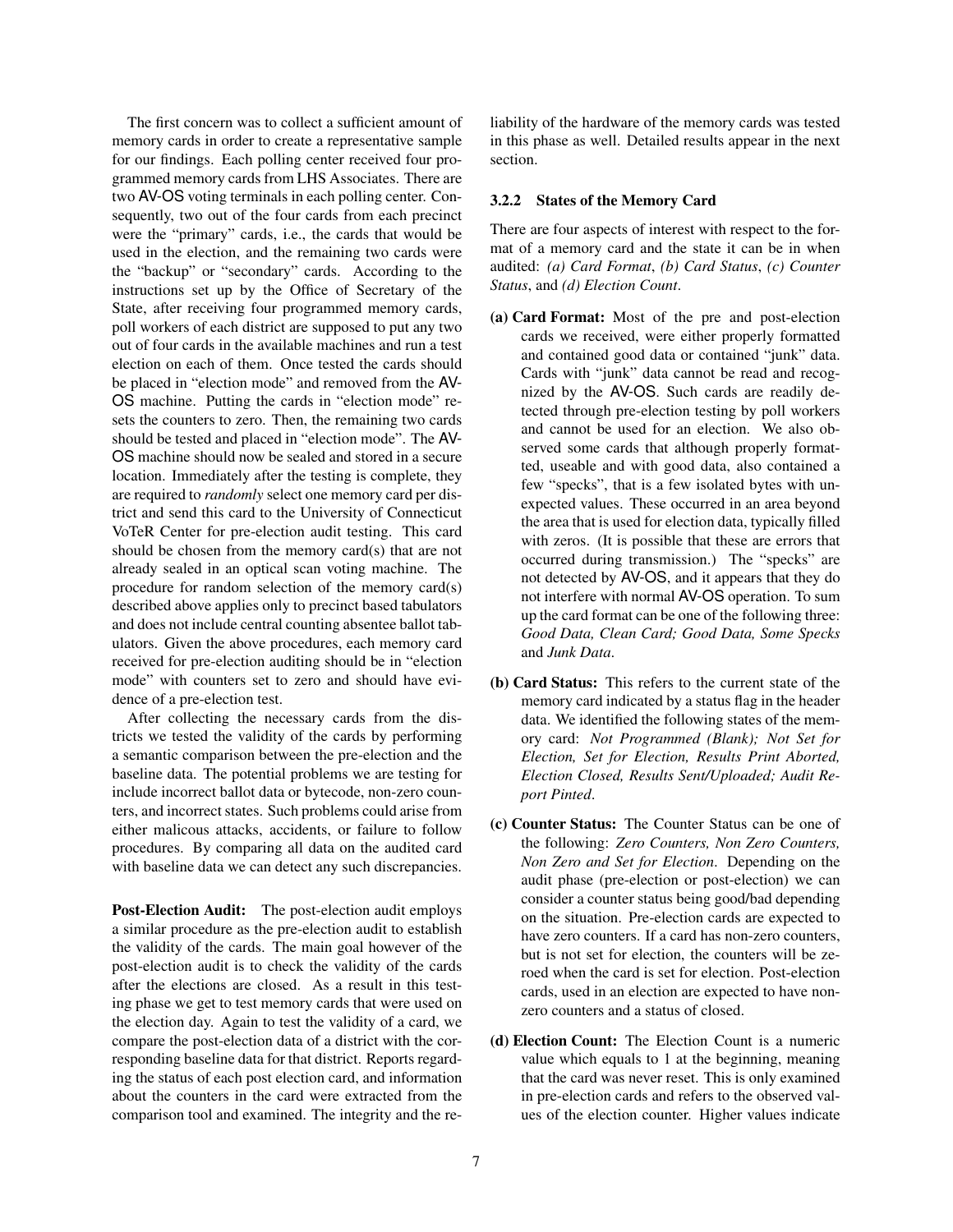

<span id="page-7-1"></span>Figure 2: State Machine describing the state of the AV-OS while being used.

that the machine was used for a (test) election and then reset, in some cases more than once (several test runs).

Figure [2](#page-7-1) shows the states of the AV-OS (ovals) and the actions (arrows) that move the machine from one state to another. The states in red, Set for Election with Non-Zero Counters and Results Print Aborted, are "dangerous" states for an audited pre or post election card, respectively. States shown in Green, Set For Election and Audit Report Printed, are the ideal states for pre and post election cards, respectively. Gray states, Election Loaded and Election Closed, are safe, though reflect a failure to follow strict procedures. Junk cards are also safe, though it is unclear how they get into this state. Actions in blue are restricted to poll workers with the PIN number.

To summarize: pre-election cards should at least be in the Election Loaded state, and ideally in the Set for Election state, but never Set for Election with non-zero counters. Post election cards should ideally be in the Election Closed state, and ideally with the audit log printed, but never with the Results Aborted or with the election not yet closed. When the election is closed, the results printing is begun automatically and the aborted state is only reached if the printing is cancelled, or if a duplicate copy is begun and aborted. The Audit Report Printed thus indicates that the results and the audit log were both printed. In Section [4](#page-7-0) we see that post election cards were never in the audited state since auditing was not yet part of the standard procedures. Because of this, the Election Closed state is the expected state in our analysis.

# <span id="page-7-0"></span>4 Results and Observations

We present the results of the pre and post-election audits. The pre-election audit was performed in 522 memory cards, covering over 75% of all districts, received during the weeks before and after the election. The postelection audit was performed in 100 memory cards, that covered the 5% of the cards used in the election.

### 4.1 Pre-election

378 out of 522 memory cards were received prior to the election. The rest were received in weeks following the election. We present the results in two sets: one for the cards received prior to the election, the other for all cards received (both before and after the election). The results of the audit are generally similar for both sets. We start by discussing the issues that arose in the selection of the cards that were shipped to us.

#### 4.1.1 Sampling

We noticed a few differences between the actual procedures followed by the poll workers and the procedures defined by the Office of Secretary of the State, regarding the sampling of the memory cards to be sent to VoTeR Center. Some of those were:

- The cards were not chosen uniformly at random for the audit. The primary and backup cards could be distinguished by the label on the card. As a result, the majority of the districts kept the "primary" cards and chose one of the "backup" cards (at random) to send for the audit.
- Although each town had to send a randomly chosen memory card for each district to VoTeR Center, some towns randomly selected districts from which to send memory cards. In most cases, they sent the memory cards for half of the districts. There were cases, where we received a single card per town, although the town had more than one district. Only a few towns sent one memory card per district as they were supposed to.

Clearly a better definition of the audit procedure is needed, so that the memory cards are selected from all districts per town. Moreover, we suggest sampling the memory cards uniformly at random and not choosing the backup cards as the ones to send. This would require that all the cards "look and feel" the same and the backup cards are not marked differently from the main cards. Greater care should be taken to adhere to the instructions provided by the State. It is important to emphasize that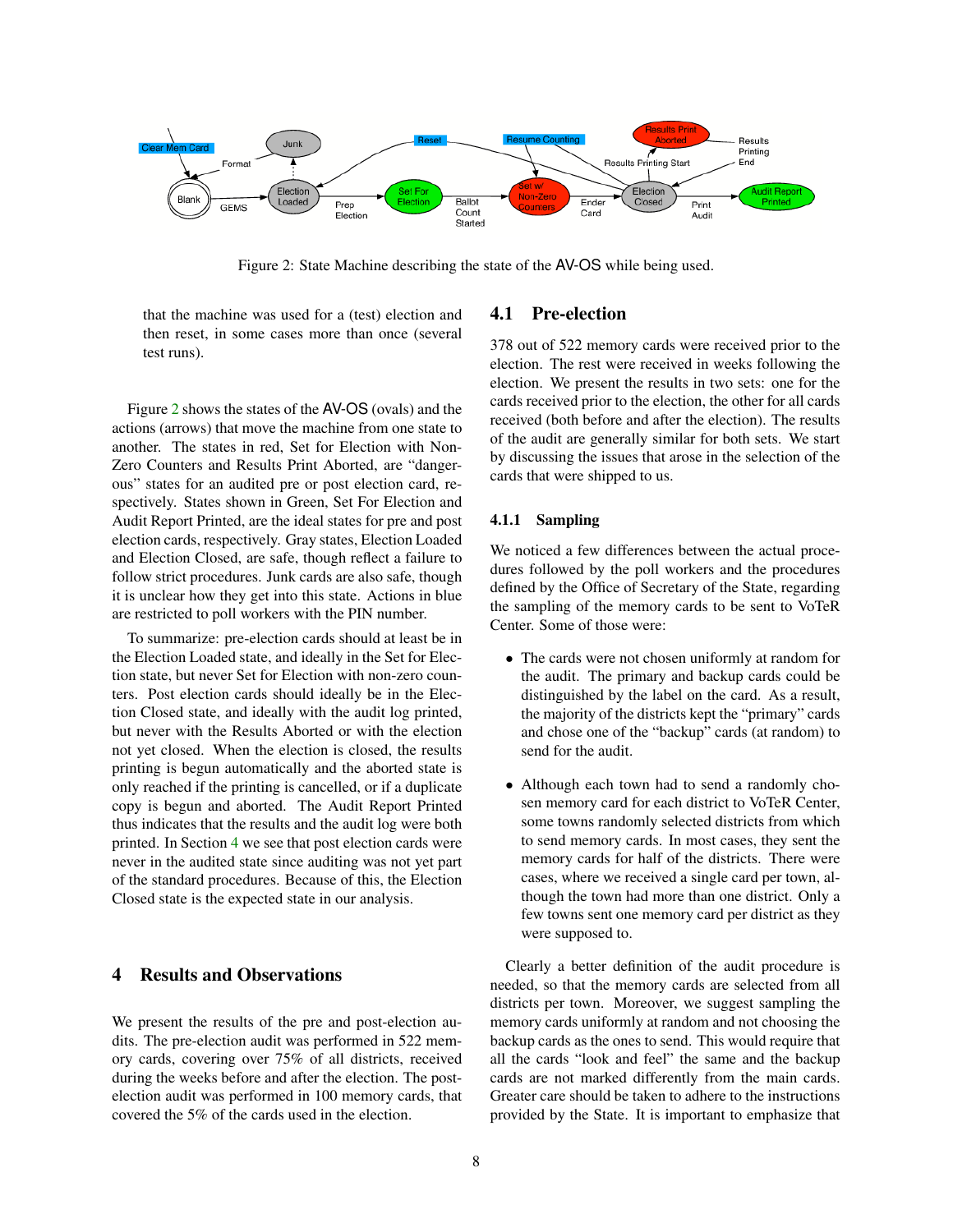the backup cards were programmed and handled the exact same way as the primary cards during the pre-election procedure from the LHS Associates. Thus the fact that some districts sent us their backup cards does not greatly affect the significance of our statistical results. We expect that future audits would reflect higher reliability and improve statistical strength. The changes in the audit procedures are already being implemented by the CT SOTS Office for future elections.

#### 4.1.2 Memory Card Data Audit Results

Table [1](#page-9-0) shows the frequency of various states observed on the audited memory cards. The data is presented in four parts:

(a) Card Format: About 95% of the cards were properly formatted and contained good data. Under 2% of the cards were properly formatted, contained good data, but also contained a few "specks". Over 3% of cards contained "junk" data.

In the rest of the analysis the percentages are computed for almost 97% of the cards that were properly formatted and contained contained good data, i.e., the cards that did not contain junk data.

(b) Card Status: The plurality of the cards, over 46% were Set for Election, which is the desired memory card state. No cards were found in the unprogrammed, newly uploaded, or audited state.

Over 8% of the cards were found to be in the Election Closed state, suggesting that the poll workers performed AV-OS testing in the election mode, and this is not the intended procedure. However, for AV-OS machines with such cards to be used on the election day, the cards would need to be reset.

(c) Counter Status: Over 56% of the cards had zero counters. This is the intended state.

About 43% of the cards had non-zero counters, but were not set for election. This is not the intended state of the counters, however the counters will be zeroed when the machine is going to be set for election.

One card (0.2%) was found in the state where it was set for election with non-zero counters, specifically recording that 19 votes were cast. This is problematic and is due to incorrect pre-election testing procedures. The Poll Workers Guide specifies that when the machine is turned on the day of the election, it should print an election zero report which the poll workers should verify. Any machine that is set for election with zero counters should print such a report when it is turned on. However, if the counters are non-zero, it will not print anything and will instead resume (continue) counting. Therefore, attentive poll workers should be able to detect a card that is in this state by the lack of a zero report (in fact it was confirmed that in Connecticut all districts documented printing the zero report). Nonetheless, if poll workers are unaware of this policy then such a machine could result in incorrect election results.

(d) Election Count: A value of 1 means that the card was never reset. Higher values indicate that the machine was used for a (test) election and then reset, in some cases more than once (several test runs).

These observations indicate that proper pre-election testing procedures are either not uniform, or are not communicated effectively.

# 4.2 Post-election

We now present the results of the post-election audit. We have received and examined 100 memory cards from several districts. Most of the cards used in the election were shipped to LHS for reprogramming, and the VoTeR Center received the remaining cards that were still in the possession of the districts. Thus these cards do not represent a random sample of the cards used in the election. In spite of this fact we could make post-election audit possible as 36 cards out of 100 were used during the election and we could analyze the data stored on those memory cards. The post-election audit covered more than 5% of all cards actually used in the election.

Table [2](#page-10-0) shows the frequency of various states observed on the audited memory cards.

Recall that each district received 4 memory cards. Most of the districts sent one of the cards to the VoTeR Center for pre-election audit, leaving 3 cards in the possession of each district. Among these, it is expected that one card was used in the election. Thus about 33.3% of the cards should have been used in the election. Among the post-election cards we examined, 36% of the cards (36 cards) were used, which is close to what was anticipated. (Some of the audited cards turned out to be unusable (they contained "junk" data), so among the usable cards 39.6% were used.)

We present the rest of the results in three parts:

(a) Card Format: Among the 100 cards, 92% of the cards were properly formatted and were found to contain consistent data. The remaining 8% of cards (8 cards) contained "junk" data. No cards with "specks" where found.

In the rest of the analysis the percentages are computed for the 92% of the cards that were properly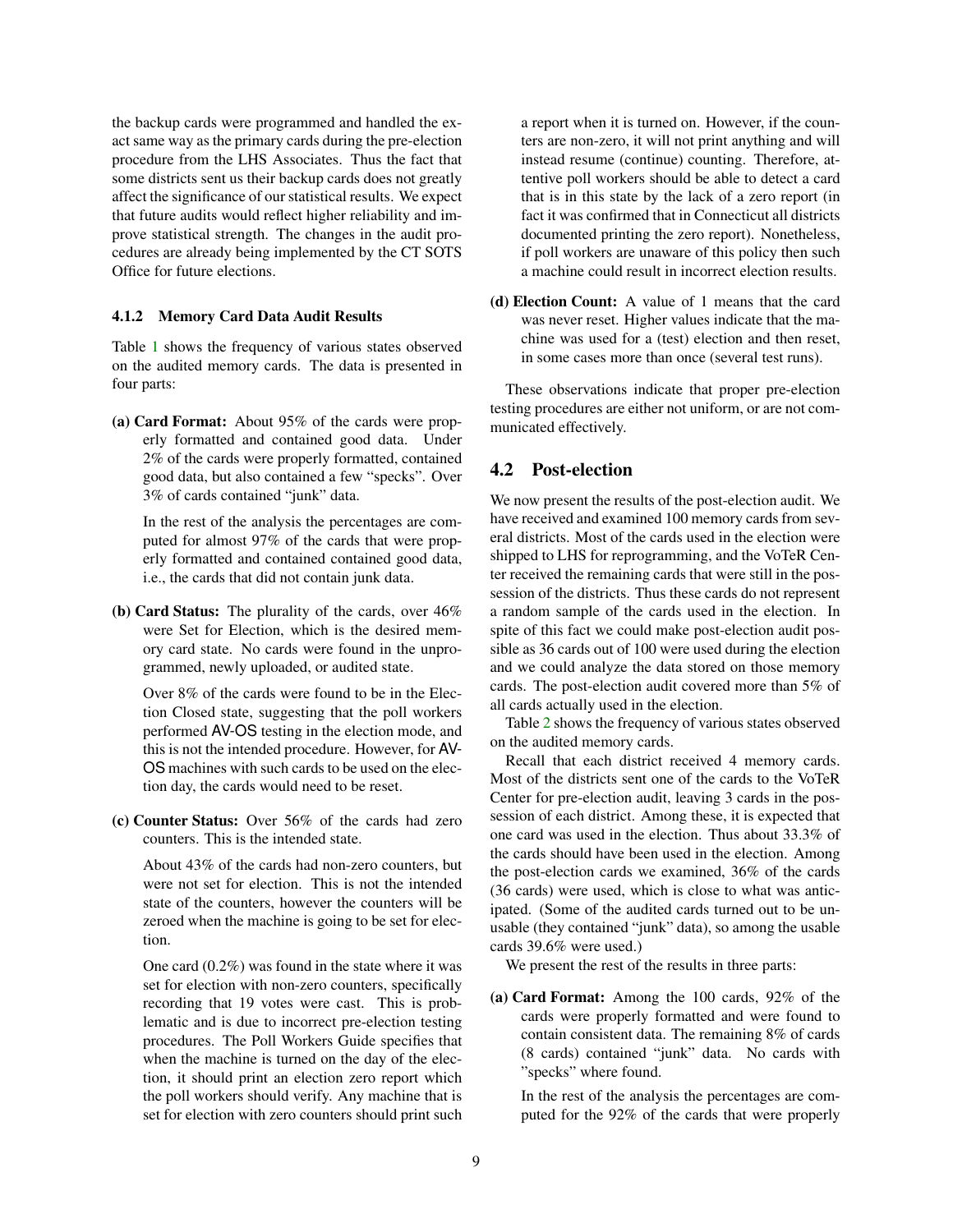|                               | For cards received<br>before election |         | For all pre-election<br>cards received |         |
|-------------------------------|---------------------------------------|---------|----------------------------------------|---------|
|                               | Number                                | % Total | Number                                 | % Total |
| (a) Card Format               |                                       |         |                                        |         |
| Good Data, Clean Card         | 362                                   | 96.2%   | 495                                    | 94.8%   |
| Good Data, Some Specks        | 6                                     | 1.1%    | 9                                      | 1.7%    |
| Junk Data                     | 10                                    | 2.6%    | 18                                     | 3.4%    |
| Totals:                       | 378                                   | 100%    | 522                                    | 100%    |
| (b) Card Status               |                                       |         |                                        |         |
| Not Programmed (Blank)        | $\theta$                              | $0.0\%$ | $\theta$                               | $0.0\%$ |
| <b>Not Set for Election</b>   | $\overline{167}$                      | 45.4%   | $\overline{218}$                       | 43.3%   |
| Set for Election              | 181                                   | 49.2%   | 233                                    | 46.2%   |
| <b>Results Print Aborted</b>  | 7                                     | 1.9%    | 11                                     | 2.2%    |
| <b>Election Closed</b>        | 13                                    | 3.5%    | 42                                     | 8.3%    |
| <b>Results Sent/Uploaded</b>  | $\mathbf{0}$                          | $0.0\%$ | $\theta$                               | $0.0\%$ |
| <b>Audit Report Printed</b>   | $\theta$                              | $0.0\%$ | $\theta$                               | $0.0\%$ |
| Totals:                       | 368                                   | 100%    | 504                                    | 100%    |
| (c) Counter Status            |                                       |         |                                        |         |
| <b>Zero Counters</b>          | 209                                   | 56.8%   | 285                                    | 56.5%   |
| Non Zero Counters             | 158                                   | 42.9%   | 218                                    | 43.3%   |
| Non Zero and Set for Election | 1                                     | 0.3%    | 1                                      | 0.2%    |
| Totals:                       | 368                                   | 100%    | 504                                    | 100%    |
| (d) Election Count            |                                       |         |                                        |         |
| 1                             | 361                                   | 98.1%   | 485                                    | 96.2%   |
| $\overline{2}$                | 6                                     | 1.6%    | 16                                     | 3.2%    |
| $\overline{3}$                | $\mathbf{0}$                          | $0.0\%$ | 2                                      | 0.4%    |
| $\overline{4}$                | 1                                     | 0.3%    | $\mathbf{1}$                           | 0.2%    |
| Totals:                       | 368                                   | 100%    | 504                                    | 100%    |

<span id="page-9-0"></span>Table 1: Pre-election memory card analysis summary: (a) card format, (b) card status, (c) counter status, (d) number of elections count.

formatted, i.e., the cards that did not contain junk data.

(b) Card Status: One blank/unprogrammed but properly formatted card was found. This means, most probably, that LHS Associates did not program the card, and they shipped it without testing.

No cards with uploaded results were found. No cards with audit report printed were found. These are the expected results.

Of the usable cards, 12% were not set for election. These cards were not used in the election, but they should have been set for election, suggesting that some pre-election protocols were not followed properly.

Over 47% of the cards were Set for Election, which is the desired memory card state for cards that were not used in the election.

Almost 35% of the usable cards (32 cards) were found to be in the Election Closed state. These are the cards that were used in the election.

Another 4.3% (4 cards) were used in the election, but indicate that the printing of the results was aborted. This suggests that the machine was turned off before the complete paper tape was printed. (Perhaps poll workers waited just for the counters to be printed, then turned off the machine. Alternatively, it is possible that the printing of a duplicate tape was aborted.)

(c) Counter Status: Over 12% of the usable cards were not set for election, and had non-zero counters. Such cards indicate that they were tested by poll workers prior to the election, but not set for election. These were not used in the election.

Over 47% of the cards were set for election and had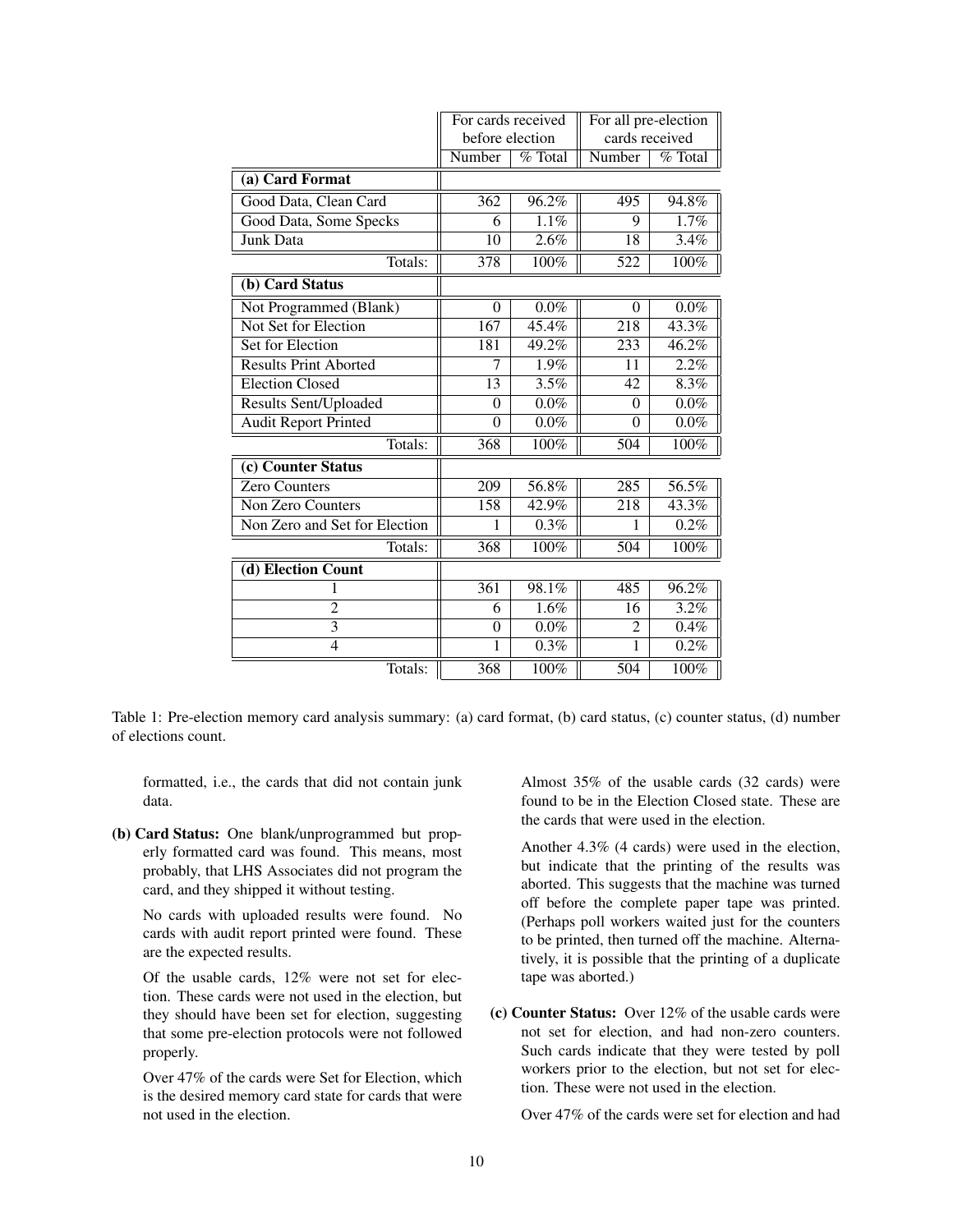|                                             | Number   | % Total  |
|---------------------------------------------|----------|----------|
|                                             | of Cards | Cards    |
| (a) Card Format (all cards)                 |          |          |
| Good Data, Clean Card                       | 92       | 92.0%    |
| Good Data, Some "Specks"                    | 0        | $0.0\%$  |
| Junk Data                                   | 8        | 8.0%     |
| Total:                                      | 100      | 100%     |
| (b) Card Status (well-formatted cards)      |          |          |
| Not Programmed (Blank)                      | 1        | 1.1%     |
| Not Set for Election                        | 11       | 12.0%    |
| Set for Election                            | 44       | 47.8%    |
| <b>Results Print Aborted</b>                | 4        | 4.3%     |
| <b>Election Closed</b>                      | 32       | 34.8%    |
| <b>Results Sent/Uploaded</b>                | $\Omega$ | $0.0\%$  |
| <b>Audit Report Printed</b>                 | $\theta$ | $0.0\%$  |
| Totals:                                     | 92       | 100%     |
| (c) Counter Status (usable cards)           |          |          |
| Not Set for Election, Non Zero Counters     | 11       | $12.1\%$ |
| Set for Election, Zero Counters             | 43       | 47.3%    |
| Set for Election, Non Zero Counters         | 1        | $1.1\%$  |
| Election Closed, Non Zero Counters          | 32       | 35.2%    |
| Print Aborted, Non Zero Counters            | 4        | 4.4%     |
| Totals:                                     | 91       | 100%     |
| Total number of cards used in the election: | 36       | 39.6%    |

<span id="page-10-0"></span>Table 2: Post-election memory card analysis summary: (a) card format for all cards, (b) card status for well-formatted cards, (c) counter status for usable cards.

zero counters. This is the intended state of the cards that were not used in the election.

About 35% of the cards (32 cards) indicated that election was closed and had non-zero counters. These cards were used in the election.

Over 4% of the cards (4 cards) had non-zero counters and indicated that the printing of the results was aborted (see above). These cards were used in the election.

One card (1.1%) was found in the state where it was set for election with non-zero counters. The counters must be 0 for such a card. This situation is detectable upon the attempt to print the "zero count" report on the election day.

### 5 Conclusions

Having performed and completed the audit, we believe that both pre-election and post-election tests and audits of memory cards (and similar components of voting equipment of various makes) are crucial in providing valuable and timely information necessary to ensure the integrity of our electoral system. Such audits can reveal not only incorrect (or malicious) programming of the customizable software components, but also mistakes or oversights that can occur in preparing voting machines for elections and running the elections using the machines.

For example, one memory card was found to be set for election with non-zero counters. If such a card is carelessly used in an election, the results would reflect the extra votes already on the card. This would have been detected by the failure to produce a zero total report on election day. Additionally, several cards were in states that, although not dangerous, were contrary to the proper state. For example, the pre-election cards tested with in Election Mode or not set for election, or post-election cards with aborted report printing. This serves to highlight the importance of having clear and precise instructions, and poll workers trained to follow them.

There were also a surprising number of "junk" cards (3.5% in pre-election audit and 8% in post-election audit). Whether or not these cards were the results of soft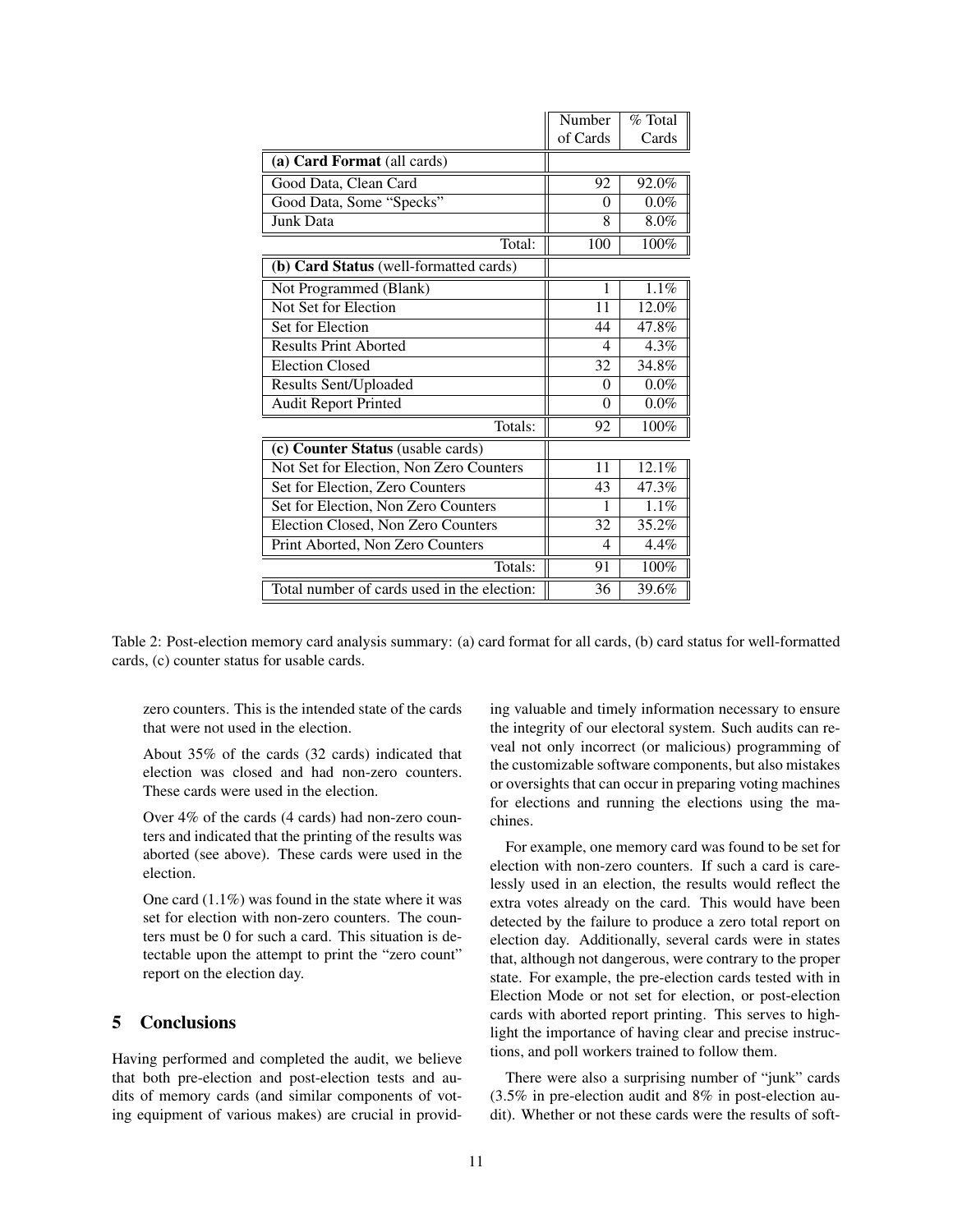ware or hardware failures, or lack of testing at the vendor site, such rates of failure are clearly inadequate for modern electronic systems. Note that such cards will not work in the AV-OS. Indeed, some arrived with messages indicating that they were tested by poll workers and found to be "broken". We do not believe these cards were damaged in shipping. Consequently, it appears that these cards were either not tested prior to shipping them to districts, or the results of hardware failures of cards themselves or of the voting terminals used to program them. Thus testing the voting equipment before the elections will help avoid problems on election day.

Finally, our examination of the memory cards revealed no incorrect ballot data or bytecode.

# About the UConn VoTeR Center

Following our participation in the Connecticut Voting technology Standards Board in 2005, the Voting Technology Research (VoTeR) Center was established in 2006 to advise state government in the use of voting technologies, to research, investigate and evaluate voting technology and voting equipment, and to develop and recommend safe use procedures for the computerized voting technology in elections. The personnel of the Center includes several faculty members, graduate students, and staff of the Computer Science and Engineering department at the University Of Connecticut.

The work of VoTeR Center in the State of Connecticut is funded by the Office of the Connecticut Secretary of the State (SOTS), and we function in close contact with the SOTS Office personnel. We offer the State an independent, objective analysis of the voting technologies offered by several vendors, we advise the State on selecting and administering the voting equipment for its election needs, and we are not associated with any of the voting technology vendors. The evaluations of the voting technology are performed at the VoTeR Center Lab at the University of Connecticut. These include hands-on evaluations, exploration of possible attack vectors, physical integrity checks of the terminals and memory cards, and mitigation strategies. It is worth pointing out that the VoTeR center is not involved in the State's policies for choosing a vendor to procure the voting technology, but limited to evaluating these technologies before deployment and use by the State. In this sense the VoTeR center is a third party independent technical consulting resource for the State of Connecticut.

VoTeR Center personnel assisted the State in developing safe use procedures for the Optical Scan terminals for this election. The procedures in place for the election includes strict physical custody policy, tamper-resistant protection of the equipment, and random post-election audits.

### References

- <span id="page-11-13"></span>[1] Black Box Voting <http://blackboxvoting.org>.
- <span id="page-11-2"></span>[2] Jonathan Bannet, David W. Price, Algis Rudys, Justin Singer, Dan S. Wallach: Hack-a-Vote: Security Issues with Electronic Voting Systems. IEEE Security & Privacy 2(1): 32-37 (2004)
- <span id="page-11-1"></span>[3] Brennen Center Task Force on Voting System Security. *The machinery of democracy: Protecting elections in an electronic world, 2005.* Lawrence Norden, Chair. Brennen Center for Justice, NYU School of Law. <http://www.brennancenter.org>
- <span id="page-11-0"></span>[4] Help America Vote Act (HAVA), [http://www.fec.](http://www.fec.gov/hava/law_ext.txt) [gov/hava/law\\_ext.txt](http://www.fec.gov/hava/law_ext.txt)
- <span id="page-11-6"></span>[5] H. Hursti, Critical Security Issues with Diebold Optical Scan Design, Black Box Voting Project, July 4, 2005. [http://www.blackboxvoting.org/](http://www.blackboxvoting.org/BBVreport.pdf) [BBVreport.pdf](http://www.blackboxvoting.org/BBVreport.pdf)
- <span id="page-11-12"></span>[6] A. Kiayias, L. Mchel, A. Russell, A.A. Shvartsman, M. Korman, A. See, N. Shashidhar and D. Walluck, Security Assessment of the Diebold Optical Scan Voting Terminal, [http://voter.engr.uconn.edu/](http://voter.engr.uconn.edu/voter/Report-OS.html) [voter/Report-OS.html](http://voter.engr.uconn.edu/voter/Report-OS.html)
- <span id="page-11-10"></span>[7] A. Kiayias, L. Michel, A. Russell, N. Sashidar, A. See, and A. Shvartsman, An Authentication and Ballot Layout Attack Against an Optical Scan Voting Terminal. 2007 USENIX/ACCURATE Electronic Voting Technology Workshop (EVT 07), Augist, 2007, Boston, MA.
- <span id="page-11-11"></span>[8] A. Kiayias, L. Michel, A. Russel, N. Sashidar, A. See, A. Shvartsman, S. Davtyan. Tampering with Special Purpose Trusted Computing Devices: A Case Study in Optical Scan E-Voting. Twenty-Third Annual Computer Security Applications Conference (ACSAC), December, 2007, Miami Beach, Fl.
- <span id="page-11-3"></span>[9] T. Kohno, A. Stubblefield, A. D. Rubin and D. S. Wallach, Analysis of an Electronic Voting System, IEEE Symposium on Security and Privacy 2004.
- <span id="page-11-4"></span>[10] Poorvi L. Vora, Ben Adida, Ren Bucholz, David Chaum, David L. Dill, David Jefferson, Douglas W. Jones, William Lattin, Aviel D. Rubin, Michael I. Shamos, Moti Yung: Evaluation of voting systems. Commun. ACM 47(11): 144 (2004)
- <span id="page-11-5"></span>[11] RABA Innovative Solution Cell. Trusted agent report Diebold AccuVote-TS voting system, January 2004.
- <span id="page-11-8"></span>[12] David Wagner, David Jefferson and Matt Bishop, Security Analysis of the Diebold AccuBasic Interpreter, Voting Systems Technology Assessment Advisory Board, University of California, Berkeley, February 14, 2006.
- <span id="page-11-7"></span>[13] Harri Hursti, Diebold TSx Evaluation, Black Box Voting Project, May 11, 2006 [http://www.blackboxvoting.org/](http://www.blackboxvoting.org/BBVtsxstudy.pdf) [BBVtsxstudy.pdf](http://www.blackboxvoting.org/BBVtsxstudy.pdf)
- <span id="page-11-9"></span>[14] Ariel J. Feldman, J. Alex Halderman, and Edward W. Felten, Security Analysis of the Diebold AccuVote-TS Voting Machine, September 13, 2006 <http://itpolicy.princeton.edu/voting>